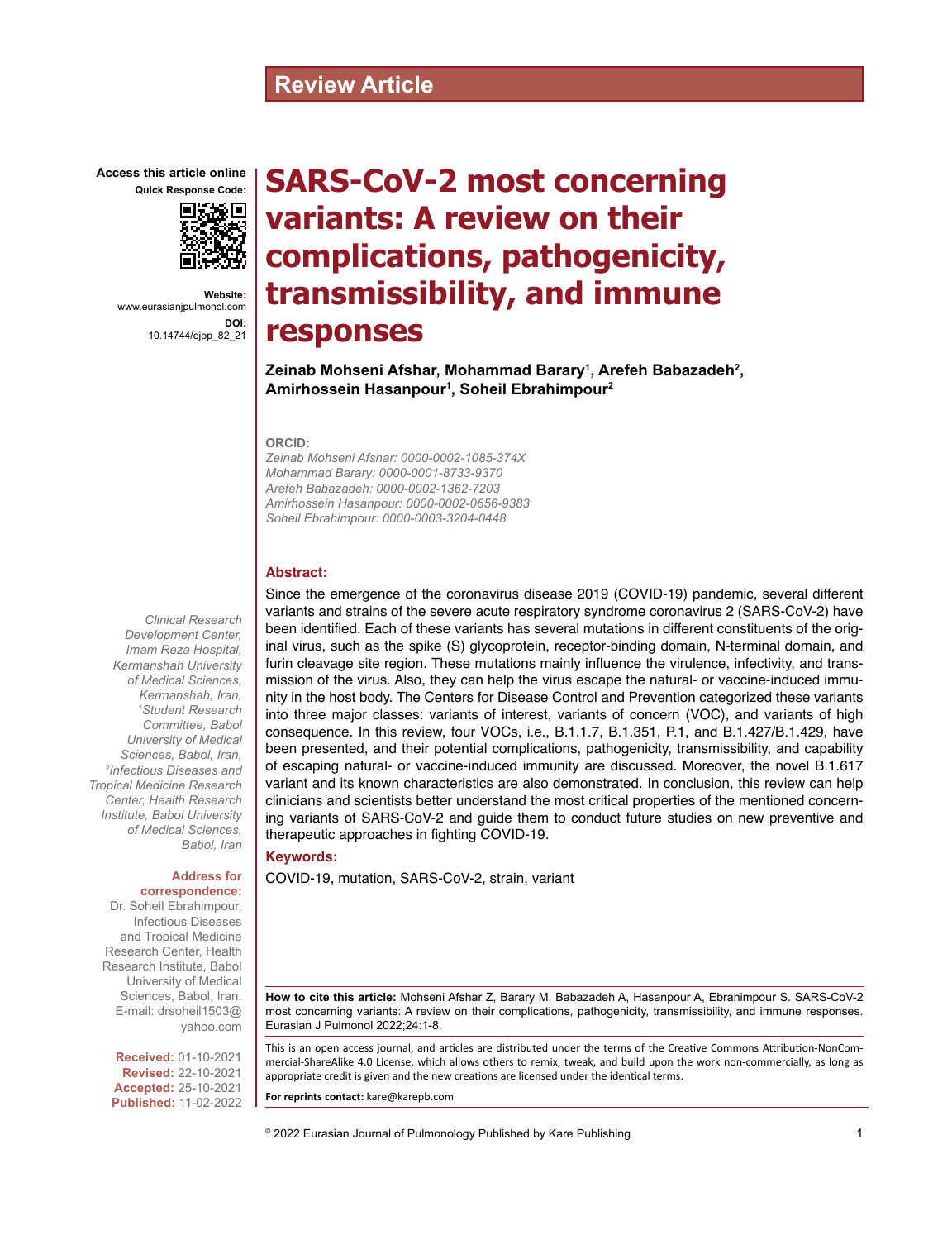### **Introduction**

Several variants have been identified since the emer-<br>Sence of severe acute respiratory syndrome coronavirus 2 (SARS-CoV-2) infection, with more than 4000 mutations occurred only in the spike (S) glycoprotein of this virus.[1] These mutations can influence the virulence, infectivity, and transmission of virus.[2] Moreover, they can make the virus less likely to be diagnosed with current methods and more likely to be unresponsive to current therapies. Therefore, they have been categorized into variants of interest, variants of concern (VOC), and variants of high consequence by the Centers for Disease Control and Prevention.[3] The most concerning current variants are B.1.1.7 (20I/501Y.V1), B.1.351 (20H/501.V2), P.1 (20J/501Y.V3), B.1.427/B.1.429  $(20C/S:452R)$ ,<sup>[4]</sup> and B.1.617 (VUI-21APR-01).<sup>[5]</sup> Still, many unknown mutations and new variants may be identified to induce other future pandemics.<sup>[6]</sup> In this review, some of the most prominent variants of SARS-CoV-2 are mentioned, and their potential complications, pathogenicity, transmissibility, and capability of escaping natural- or vaccine-induced immunity are discussed.

#### **History and epidemiology**

The first identified SARS-CoV-2 mutation was the D614G substitution that emerged in April 2020 and did not cause any prominent antigenic difference.<sup>[7]</sup> However, the first challenging mutation, B.1.1.7 (20I/501Y.V1), was detected in southeast England in October 2020 and spread rapidly to become the dominant strain throughout the UK.<sup>[8]</sup> In the last days of 2020, another SARS-CoV-2 variant named B.1.351 (20H/501.V2) emerged in South Africa. Although this strain was more locally concentrated in Africa, it was expected to spread worldwide due to its high transmissibility, similar to B.1.1.7.<sup>[9]</sup> Another variant, known as P.1 (20J/501Y.V3), was first discovered in Brazil in March 2020, but soon, patients infected with this variant were detected in the USA, France, Italy, Denmark, Singapore, Norway, Argentina, Ireland, and Canada.<sup>[10]</sup> Then, in January 2021, another less dangerous lineage, P.2 (20J), was discovered in Brazil.<sup>[11]</sup> Recently, two new SARS-CoV-2 variants, B.1.427/B.1.429 (20C/S:452R), were detected in California, whose characteristics are still under investigation.[12] The most novel SARS-CoV-2 lineage, B.1.617, comprising two significant sublineages, B.1.617.1 (20A/ S:478K) and B.1.617.2 (20A/S:478K), was detected on October 5, 2020, in India, became the most common variant reported in this country, and soon spread to other countries like Singapore, Nepal, and Thailand. First, the B.1.617 was defined as a double mutation variant, referring to the simultaneous presence of E484Q and L452R mutations in its S glycoprotein.[13] However, recently, it has become evident that another lineage, B.1.618, has an additional mutation called V382L in the spike protein, which is the reason to use the term "triple mutant."[14] Figure 1a encompasses these five most concerning variants, their country of origin, and most critical clinical attributes.

## **Genetic**

It is better to describe the terms "variant," "strain," and "lineage" first. Whenever specific mutations are selected through multiple viral replications, a new variant evolves. However, if this new variant has a distinctly different phenotype, it is named a strain. In addition, a new lineage is evolved if genetic sequencing detects a new variant as a different branch on a phylogenetic tree.<sup>[15]</sup> Most concerning mutations occur in the S glycoprotein of the virus, but they can emerge anywhere in the virus genome, such as domains coding the receptor-binding domain (RBD), N-terminal domain, and furin cleavage site region. These mutations lead to higher angiotensinconverting enzyme 2 (ACE2) receptor binding affinity.[16] Figure 1b illustrates the S glycoprotein of SARS-CoV-2 and its significant subunits. Early in the coronavirus disease 2019 (COVID-19) pandemic, the only detected mutation was D614G substitution, which did not seem to affect the virus's characteristics significantly. However, soon after, it became evident that even a single amino acid substitution can significantly alter its properties.<sup>[17]</sup>

In addition to the D614G substitution mutation, eight other mutations have been described for the S glycoprotein of the B.1.1.7 variant, including two deletions and two other substitutions. One of the mutations, N501Y, increased the spike protein and ACE2 receptor interactions.[18,19] B.1.351 was evolved as a result of nine mutations mainly composed of substitutions. 20H/501.V2 harbors three substitutions, i.e., N501Y, E484K, and K417N. This new variant has two similar mutations (D614G and N501Y) with the B.1.1.7 variant.[20] Brazilian lineage, B.1.1.28, consists primarily of two variants P.1 and P.2. P.1 variant contains the E484K mutation,[21] whereas the P.2 variant has 11 mutations in its S glycoprotein gene, in addition to the original E484K mutation.[22] The California variants B.1.427/B.1.429 harbor three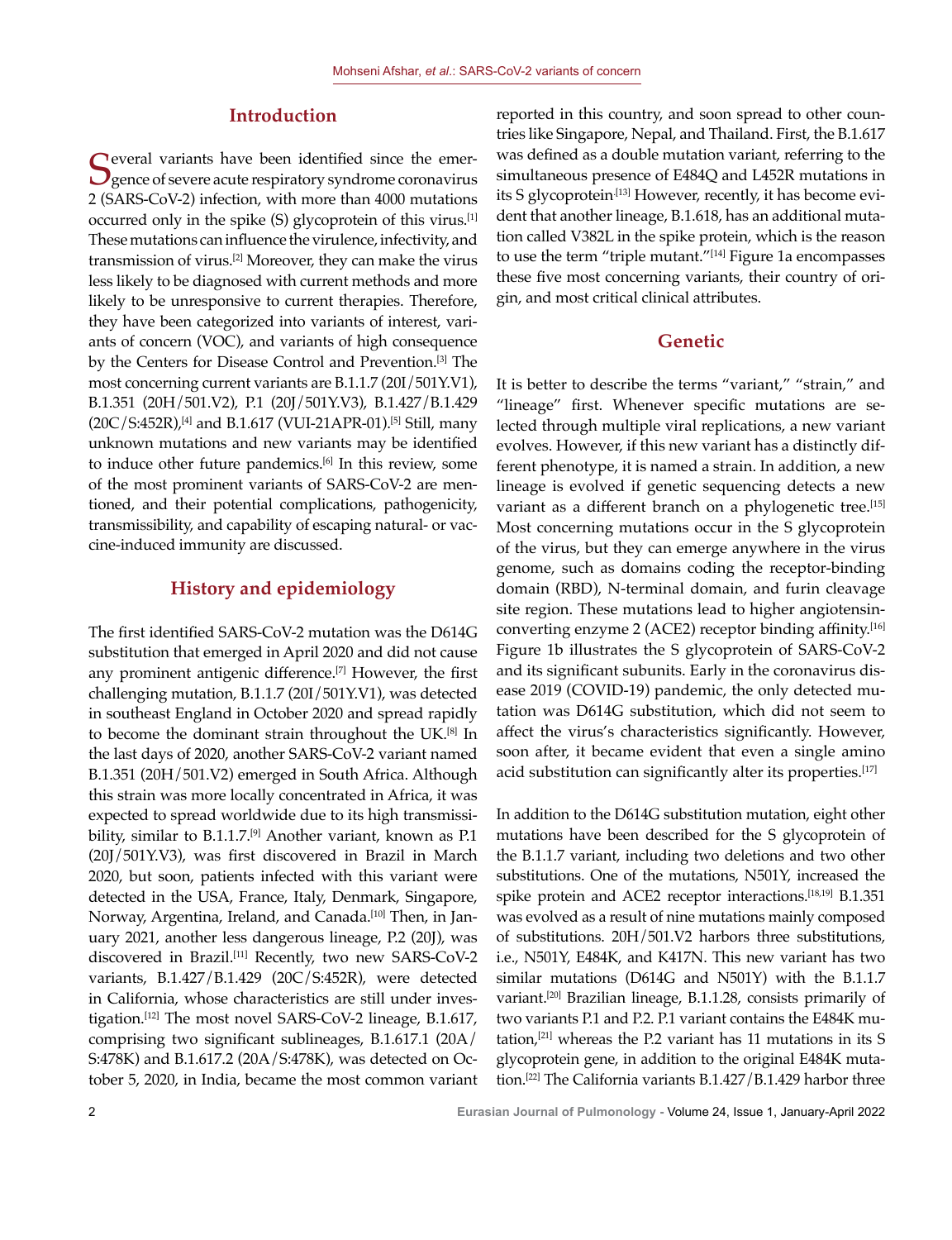

Figure 1: (a) Spike (S) glycoprotein of SARS-CoV-2 comprises two major subunits: S1 and S2. They, in turn, consist of several domains, including receptor-binding domain (RBD), which mediate virus entry into host cells via binding of this domain to the human angiotensin-converting enzyme 2 (ACE2) receptor. (b) Five most notable SARS-CoV-2 variants, B.1.1.7, B.1.351, P.1, B.1.427/B.1.429, and B.1.617.2, their formal names, country of origin, and some notable clinical attributes

mutations in the S glycoprotein, including an L452R substitution known as the 20C subclade.<sup>[23]</sup> All the mentioned new variants share the N501Y mutation, which affects the RBD of the spike protein. Moreover, the B.1.351 and P.1 variants have two other RBD mutations, known as K417N/T and E484K, which further increase the binding affinity to the ACE2 receptor.[24] Besides those VOCs, the novel Indian variant, B.1.617, has caused significant concerns worldwide. It possesses three key mutations: E484Q, which causes stronger binding to ACE2 receptor and more capability of escaping the host immune system;<sup>[13]</sup> L452R, which boosts S glycoprotein and ACE2 receptor binding and reduces the chances of recognition by the host immune system;[13] and P681R, which may increase virus infectivity in cellular levels.<sup>[25]</sup> However, three sublineages, B.1.617.1, B.1.617.2, and B.1.617.3, have been defined for this new variant with different substitutions and deletions. Nevertheless, it is noteworthy that this newly diagnosed SARS-CoV-2 variant is still under investigation, and more studies should be performed to fully understand its characteristics and its interactions with the immune system and different vaccines.

#### **Transmissibility**

The D614G mutation was reported to affect viral replication, transmissibility, and infectivity of SARS-CoV-2. In general, this higher transmissibility has led to an increased incidence of the virus.[26] The B.1.1.7 variant, initially detected in the UK, has been reported to have 30%–80% increased transmissibility.[27] The B.1.1.7 variant has spread quite rapidly all over the UK and then to most countries. Moreover, its intrafamilial distribution implies the higher transmissibility of this variant. The reasons for higher transmissibility of the B.1.1.7 variant might be the higher viral load suggested by lower cycle threshold values, more prolonged viral shedding, a shorter generation time than the preexisting variants and higher growth rate, and immune escape, all of which led to more secondary cases per contact with an index case.[28] The B.1.351 variant has raised concerns in South Africa because of multiple mutations in its spike glycoprotein. This strain is also thought to have higher infectivity and transmissibility, which may be related to the N501Y mutations that involved the RBD of the S glycoprotein, leading to a 40%–70% higher transmission than the primary virus.<sup>[29]</sup> There is little information about the transmissibility of the P.1 variant, but it is expected to have the same characteristics as the B.1.1.7 and the B.1.325 variants due to the same acquired mutations (N501Y, K417N/T, E484K, N501Y) they have in common.[30] California B.1.427 and B.1.429 lineages are approximately 20% more transmissible than the previ-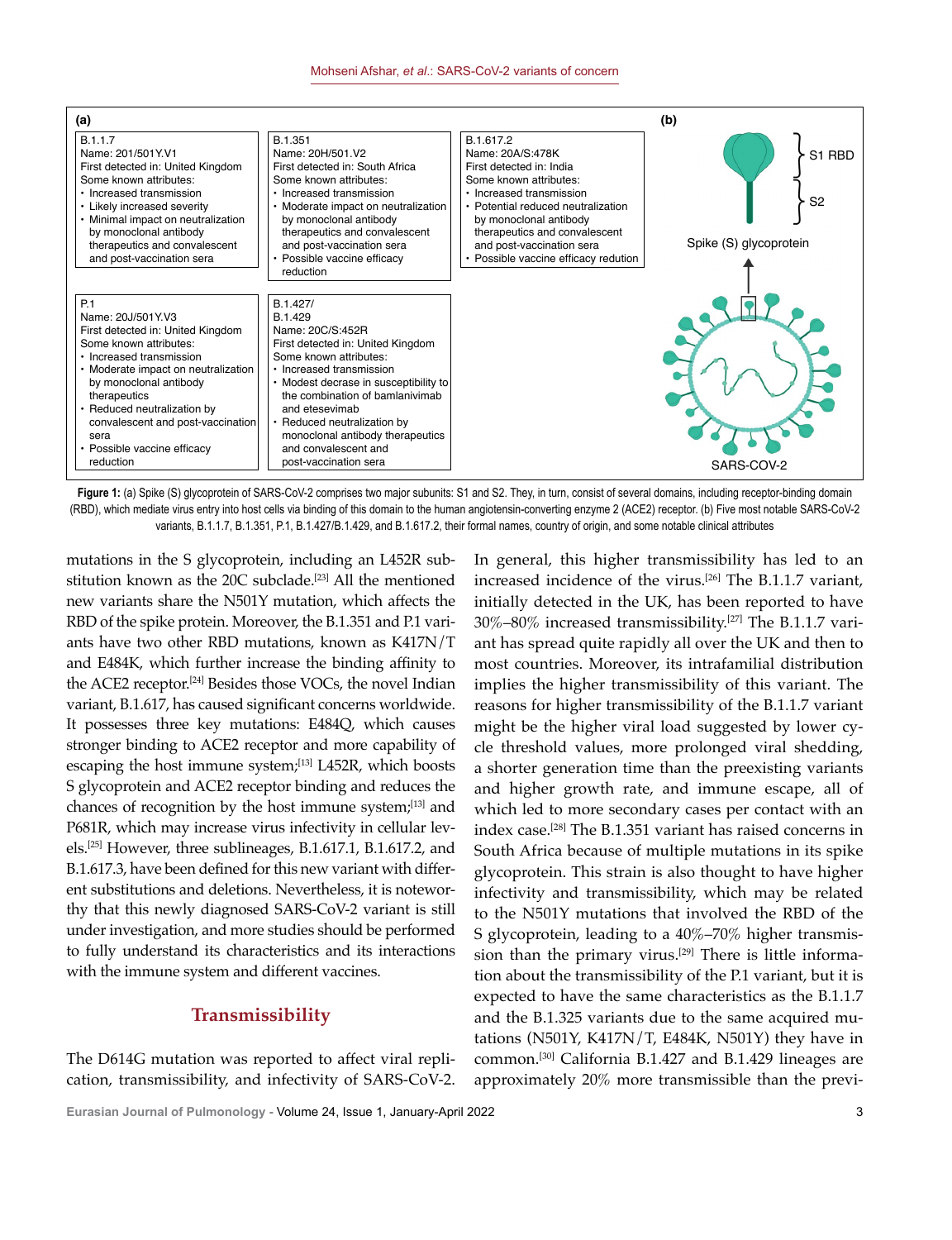ous variants.[23] It has been estimated that the transmissibility of the B.1.617 variant is up to 50% more than other variants, which could be due to its increased spike protein structural stability and hACE2 binding affinity.<sup>[31]</sup>

#### **Age- and sex-related characteristics of variants**

Up to the present time, the emerging variants have been reported to involve both sexes with comparable rates. [32] However, it has been forecasted that B.1.1.7 might involve children more prevalently and severely than the previous variants. The spread of this variant during school season in England may explain the higher susceptibility of children to B.1.1.7 compared with the preexisting strains. However, no study indicative of this variant's more severity has been published yet.<sup>[33]</sup>

#### **Virulence, severity, and mortality**

It is observed that the new variants have not affected the severity of the disease despite the higher incidence they have caused.[34] Moreover, some studies have concluded that mutations with increased transmissibility are associated with lower disease severity.[35] Nonetheless, reports are conflicting, as some studies have mentioned an increased virulence and higher risk of mortality (32%– 104%) for the B.1.1.7 variant than the previous ones due to its higher nasopharyngeal viral loads.<sup>[32,36]</sup> Due to multiple mutations, the B.1.617 variant is expected to have increased virulence and a more severe course. Besides, some authorities believe that the increased mortality of the new strains could be due to their rapid spread, which may fill the hospitals, exhaust medical staff, and cause resources shortage.[37] Moreover, the lack of testing and molecular sequencing capacity of current diagnostic tools can result in delayed detection and treatment and, therefore, more rapid progression in novel variants. Nonetheless, these estimates should be interpreted with caution because of their new emerging nature since more time is needed to carefully assess the consequences and burden of these new variants.<sup>[28]</sup>

#### **Response to current medications**

The mutations leading to the evolution of these variants may make current therapeutic and prophylactic interventions partially useless. As a result of the mentioned mutations in the S glycoprotein gene, these new variants have developed antigenic changes leading to current therapeutic options and the ineffectiveness of vaccine candidates. [24] Some monoclonal antibodies, such as bamlanivimab, have been investigated to treat SARS-CoV-2 infection.<sup>[38]</sup> The interaction between the B.1.1.7 variant and neutralizing antibodies seems to be affected, making this variant refractory to neutralization by most monoclonal antibodies.[39] Moreover, therapeutic antibodies may also be ineffective on B.1.351 and P.1 variants.[40,41] The B.1.351 variant is shown to be refractory to monoclonal antibodies, convalescent plasma, and serum of vaccinated people.[42,43] Fortunately, the P.1 clade is not resistant to monoclonal antibodies. However, due to the E484K substitution, resistance to convalescent plasma is expected for this variant, similar to B.1.351 variant. Nevertheless, it is noteworthy that entry inhibitors, such as maraviroc and fostemsavir, seem to inhibit all existing variants.<sup>[41]</sup> Little is known about the California variant. However, it is expected that the S glycoprotein L452R mutation in this variant might make it resistant to some anti-S glycoprotein monoclonal antibodies.[44] Due to the two spike protein mutations of B.1.617 in the RBD, any neutralizing antibody used for COVID-19 treatment, such as bamlanivimab, could be ineffective against this variant.[45] Also, it has been shown that this variant is six- to eightfold more resistant to neutralization by sera from COVID-19 convalescent and Moderna and Pfizer vaccinated individuals.<sup>[46]</sup>

#### **Vaccines or natural immunity**

The most important triggering factor in the emergence of new variants of SARS-CoV-2 can be its extensive transmission and mutability. Vaccines are currently the mainstay of limiting the pandemic progression and new variants' emergence.[47] However, their unknown duration of protection and efficacy against the new emerging variants has raised concerns about the role of current vaccine candidates in preventing the disease as antigenic changes are expected to affect the immunity. Some believe that vaccination-induced neutralizing antibody titers are so high that they can protect against the new variants.<sup>[15]</sup> Nevertheless, the solution to this critical problem might be the rapid manufacturing and distribution of new vaccines with efficacy on the new strains.<sup>[48]</sup> Another strategy can be developing booster shots to defend against novel mutations, such as Modena's most recent trial to design a third dose of the current vaccine with the mRNA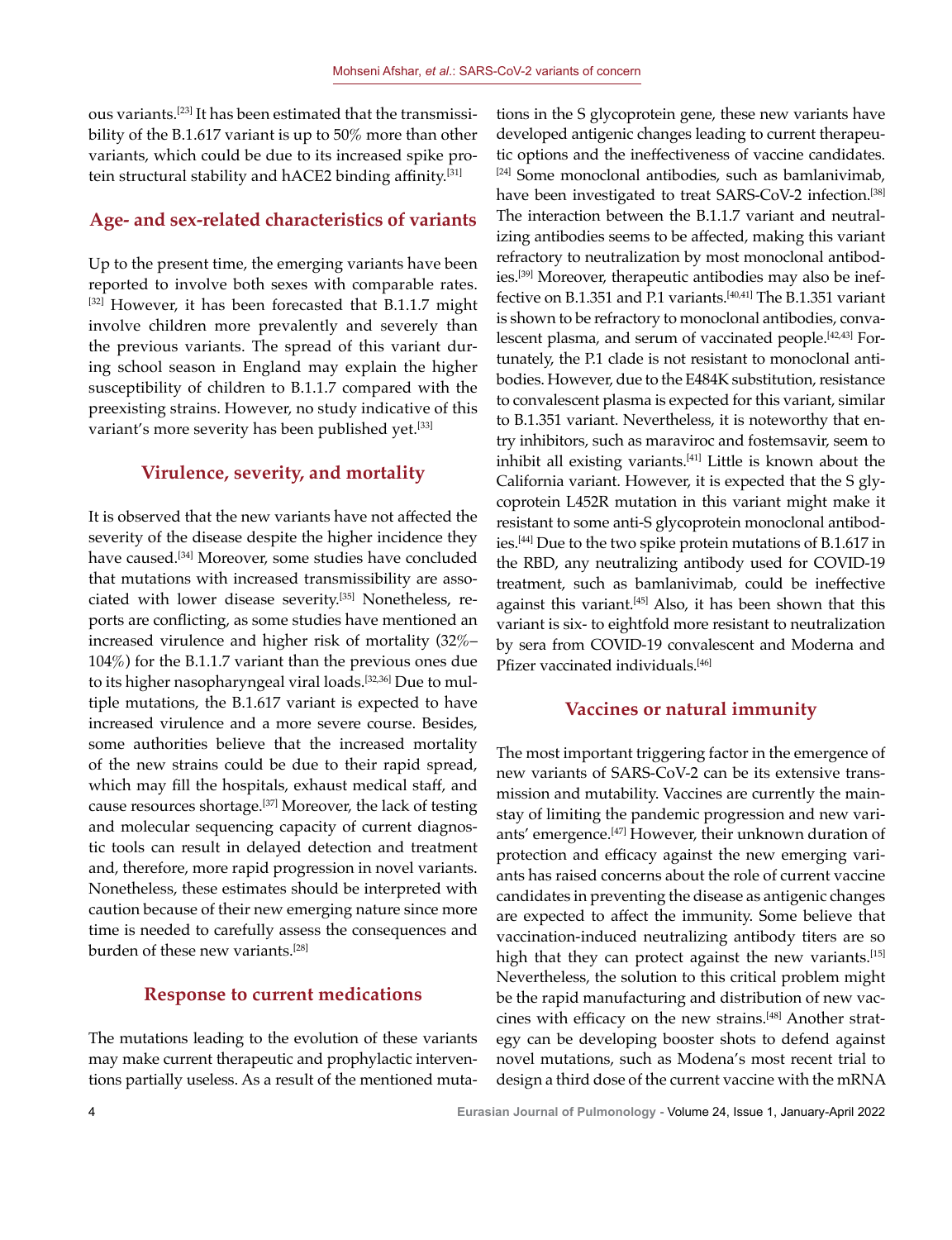incorporating B.1.351's mutations.<sup>[49,50]</sup> As the virus mutates and produces different variants, there is an ongoing concern that current vaccine candidates would not be effective on these new strains. Unfortunately, this issue is already experienced with the South Africa B.1.351 variant, on which many current vaccines have lower efficacies. Thus, as with Influenza, the need for a vaccine that can induce immunity against all strains of SARS-CoV-2 is strong. This task is complex, and a stepwise approach is required from COVID-19 to pan-coronavirus to universal coronavirus vaccines.[51] Nevertheless, currently, some researchers are trying to overcome this issue. For example, researchers at the Walter Reed Army Institute of Research are developing a peptide-based version of a vaccine that can bind to several coronavirus antigens.<sup>[52]</sup>

Moreover, a mosaic vaccine containing several antigens of different variants can be utilized. In this regard, a recent study on homotypic nanoparticles displaying the RBD of SARS-CoV-2 or co-displaying SARS-CoV-2 RBD and RBDs from animal beta-coronaviruses was conducted in which mosaic nanoparticles with four to eight distinct RBDs were utilized. Their findings revealed that a single dose of mosaic RBD nanoparticles could induce the production of antibodies with superior cross-reactive recognition of heterologous RBDs. This promising study demonstrated the potential of mosaic vaccines as a strategy to simultaneously protect against SARS-CoV-2 and emerging zoonotic coronaviruses.<sup>[53]</sup> Whether natural or acquired immunity induced by previous SARS-CoV-2 infection or vaccination could protect against new variants is a question. It is believed that natural antibody protection has partial efficacy against reinfection with the B.1.351 variant.<sup>[29]</sup> Moreover, studies have indicated that antibodies in the serum of previously infected individuals are likely ineffective against the new variants. The reported data imply that an S glycoprotein-based vaccine might do less favor in the cases of new variants which harbor S glycoprotein mutations.<sup>[54]</sup>

It is generally believed that the D614G mutation and the B.1.1.7 strain will not significantly diminish the efficacy of vaccines. In contrast, the B.1.351 and P.1 variants partially resist the current vaccines, such as the Pfizer and Moderna mRNA vaccines and the Novavax protein vaccine.[55] It is postulated that antibody recognition might be affected during the B.1.351 and the P.1 infection due to the E484K mutation they possess.<sup>[18]</sup> The double muta-

tions in B.1.617 (E484K and L452R) may cause immune protection evasion, which leads to less efficacy of natural- or vaccine-induced antibodies against the Indian variant.[14,45,46] Generally, various vaccine platforms have been suggested and manufactured, such as inactivated whole-virion vaccines (BBIBP-CorV [Sinopharm]), nanoparticles (e.g., NVX-CoV2373), mRNA-encapsulating liposomes (e.g., BNT162b2 and mRNA-1273, both from Moderna), and adenovirus vectors (e.g., ChAdOx1 nCoV-19 [AZD1222] from AstraZeneca and University of Oxford, CTII-nCoV, Sputnik V, and Ad26.COV2.S). The average efficacies of these vaccines range between 65% and 96%.[56] Studies have shown that the BNT162b2 and mRNA-1273 vaccines have had lower neutralizing activities against the P.1 variant<sup>[50]</sup> Furthermore, the AZD1222 vaccine has had a higher efficacy against the UK and Brazilian variants than the South African one, whereas the NVX-CoV237 vaccine efficacy against the UK variant has been higher than the South Africa variant. Moreover, the Ad26.COV2.S vaccine was more efficient against the California variants than the South Africa variant.[57]

A single shot of the Johnson & Johnson vaccine was estimated to be 66% and 57% efficacy against the Brazil and South Africa variants, respectively.[58] It is also shown to be 57% and 89% efficient against moderate-to-severe and severe B.1.351 variants, respectively, approximately similar to its efficacy against its ancestral strains  $(72\%)$ .<sup>[59]</sup> On the other hand, Novavax was reported to provide 89% and 60% efficacy against the UK and South Africa variants, respectively.<sup>[60]</sup> It is also indicated that the Ad26.COV2.S vaccine has an efficacy of 85% against the B.1.351 strain.[61] In a study in Africa, the AstraZeneca ChAdOx1 vaccine, the protection against the South Africa variant-induced mildto-moderate disease had been lower than expected, leading to its suspension in South Africa.<sup>[62]</sup> Even a two-dose regimen of this vaccine did not cause effective immunity against this variant.[62] However, its efficacy against the B.1.1.7 variant was partially acceptable.<sup>[63,64]</sup> Moderna was the first multivalent vaccine that seemed to be effective against the South Africa variant. However, it has been observed that the two mRNA vaccines (mRNA-1273 vaccine [Moderna] and BNT-162b2 vaccine [Pfizer/BioNTech]) had a neutralizing activity of lower than optimal against the B.1.351 variant while being effective against the UK variant similar to that of the previous variants.<sup>[65]</sup> It seems that the Indian-produced version of the Oxford-AstraZeneca vaccine called Covishield can somehow pro-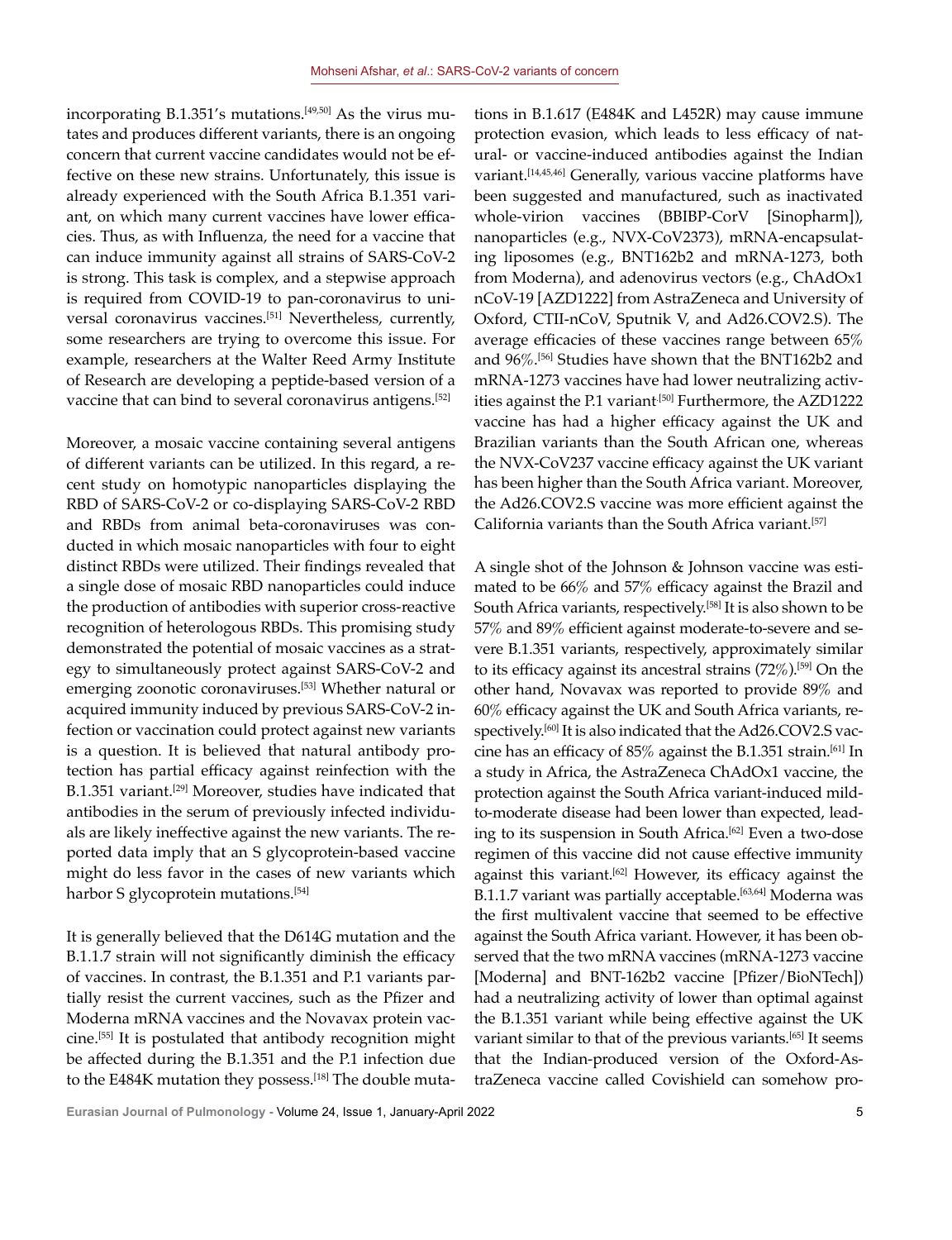tect against the B.1.617 variant.<sup>[66]</sup> Moreover, convalescent plasma from Comirnaty/BNT162b2 or BBV152 (Covaxin)-vaccinated individuals have been shown to protect against COVID-19 efficiently.<sup>[66]</sup> In general, COVID-19 vaccines are believed to be most effective in preventing symptomatic infection. However, studies have demonstrated that the ChAdOx1 nCoV-19 vaccine can also diminish viral shedding and asymptomatic SARS-CoV-2 infections, leading to reduced transmission.<sup>[67]</sup>

#### **Conclusion**

This study provides an overview of SARS-CoV-2 four VOC, i.e., B.1.1.7, B.1.351, P.1, and B.1.427/B.1.429, and their potential complications and pathogenicity transmissibility, and capability of escaping natural- or vaccine-induced immunity are discussed. Moreover, data on the novel concerning variant B.1.617, first discovered in India, is also described. In conclusion, it can be inferred that although different strategies are developed or under development to prevent and treat COVID-19, the emergence of new strains poses a severe challenge to these efforts. For instance, as already experienced with the South Africa variant, the efficacy of current vaccine candidates is lower on this new strain. Hence, the development of new preventive and therapeutic options, such as universal vaccines, should be the sole concern of the scientific society.

#### **Acknowledgments**

The authors thank the Clinical Research Development Center of Imam Reza Hospital, Kermanshah University of Medical Sciences, and the Department of Infectious Diseases of Health Research Institute, Babol University of Medical Sciences.

#### **Conflicts of interest**

There are no conflicts of interest.

**Financial support and sponsorship** Nil.

#### **Peer-review**

Externally peer-reviewed.

#### **Authorship Contributions**

Concept – Z.M.A., S.E.; Design – Z.M.A., S.E.; Supervision – S.E.; Funding – None; Materials – None; Data collection  $\&$ /or processing – None; Analysis and/or interpretation – None; Literature search – M.B., A.B.; Writing – M.B., A.B., A.H.; Critical review – M.B., S.E.

#### **References**

- 1. Khowaja SA, Khuwaja P, Dev K. Internet of everything enabled solution for COVID-19, its new variants and future pandemics: framework, challenges, and research directions. ArXiv Jan 8 2021, arXiv:2101.02030.
- 2. Weisblum Y, Schmidt F, Zhang F, DaSilva J, Poston D, Lorenzi JC, et al. Escape from neutralizing antibodies by SARS-CoV-2 spike protein variants. Elife 2020;9:e61312.
- 3. Gozzi NO, Chinazzi M, Davis JT, Mu K, Pastore Y Piontti A, et al. Estimating the spreading and dominance of SARS-CoV-2 VOC 202012/01 (lineage B.1.1.7) across Europe. MedRxiv 2021 Feb 23 2021, doi: 10.1101/2021.02.22.21252235.
- 4. Zhang W, Davis BD, Chen SS, Sincuir Martinez JM, Plummer JT, Vail E. Emergence of a novel SARS-CoV-2 variant in Southern California. JAMA 2021;325:1324–6.
- 5. O'Toole Á, Scher E, Underwood A, Jackson B, Hill V, McCrone J, et al. Pangolin: Lineage assignment in an emerging pandemic as an epidemiological tool. PANGO Lineages 2021. Available at: https:// cov-lineages.org/lineages.html. Accessed Jan 28, 2022.
- 6. Contreras S, Priesemann V. Risking further COVID-19 waves despite vaccination. Lancet Infect Dis 2021;21:745–6.
- 7. Zhang J, Cai Y, Xiao T, Lu J, Peng H, Sterling SM, et al. Structural impact on SARS-CoV-2 spike protein by D614G substitution. Science 2021;372:525–30.
- 8. Frampton D, Rampling T, Cross A, Bailey H, Heaney J, Byott M, et al. Genomic characteristics and clinical effect of the emergent SARS-CoV-2 B.1.1.7 lineage in London, UK: a whole-genome sequencing and hospital-based cohort study. Lancet Infect Dis 2021;21:1246–56.
- 9. Venter WDF, Madhi SA, Nel J, Mendelson M, Van den Heever A, Moshabe"la M. South Africa should be using all the COVID-19 vaccines available to it - urgently. S Afr Med J 2021;111:390–2.
- 10. Naveca F, Costa C da, Nascimento V, Souza V, Corado A, Nascimento F, et al. Three SARS-CoV-2 reinfection cases by the new Variant of Concern (VOC) P.1/501Y.V3. Research Square Mar 15, 2021, doi: 10.21203/rs.3.rs-318392/v1.
- 11. Sabino EC, Buss LF, Carvalho MPS, Prete CA Jr, Crispim MAE, Fraiji NA, et al. Resurgence of COVID-19 in Manaus, Brazil, despite high seroprevalence. Lancet 2021;397:452–5.
- 12. McCallum M, Bassi J, Marco A de, Chen A, Walls AC, Iulio J di, et al. SARS-CoV-2 immune evasion by variant B.1.427/B.1.429. BioRxiv Apr 01, 2021. doi: 10.1101/2021.03.31.437925.
- 13. Starr TN, Greaney AJ, Dingens AS, Bloom JD. Complete map of SARS-CoV-2 RBD mutations that escape the monoclonal antibody LY-CoV555 and its cocktail with LY-CoV016. Cell Rep Med 2021;2:100255.
- 14. Tada T, Zhou H, Dcosta BM, Samanovic MI, Mulligan MJ, Landau NR. The spike proteins of SARS-CoV-2 B.1.617 and B.1.618 variants identified in India provide partial resistance to vaccine-elicited and therapeutic monoclonal antibodies. BioRxivMay 16, 2021. doi: 10.1101/2021.05.14.444076.
- 15. Mascola JR, Graham BS, Fauci AS. SARS-CoV-2 viral variants-tackling a moving target. JAMA 2021;325:1261–2.
- 16. Greaney AJ, Starr TN, Gilchuk P, Zost SJ, Binshtein E, Loes AN, et al. Complete mapping of mutations to the SARS-CoV-2 spike receptor-binding domain that escape antibody recognition. Cell Host Microbe 2021;29:44–57.e9.

6 **Eurasian Journal of Pulmonology -** Volume 24, Issue 1, January-April 2022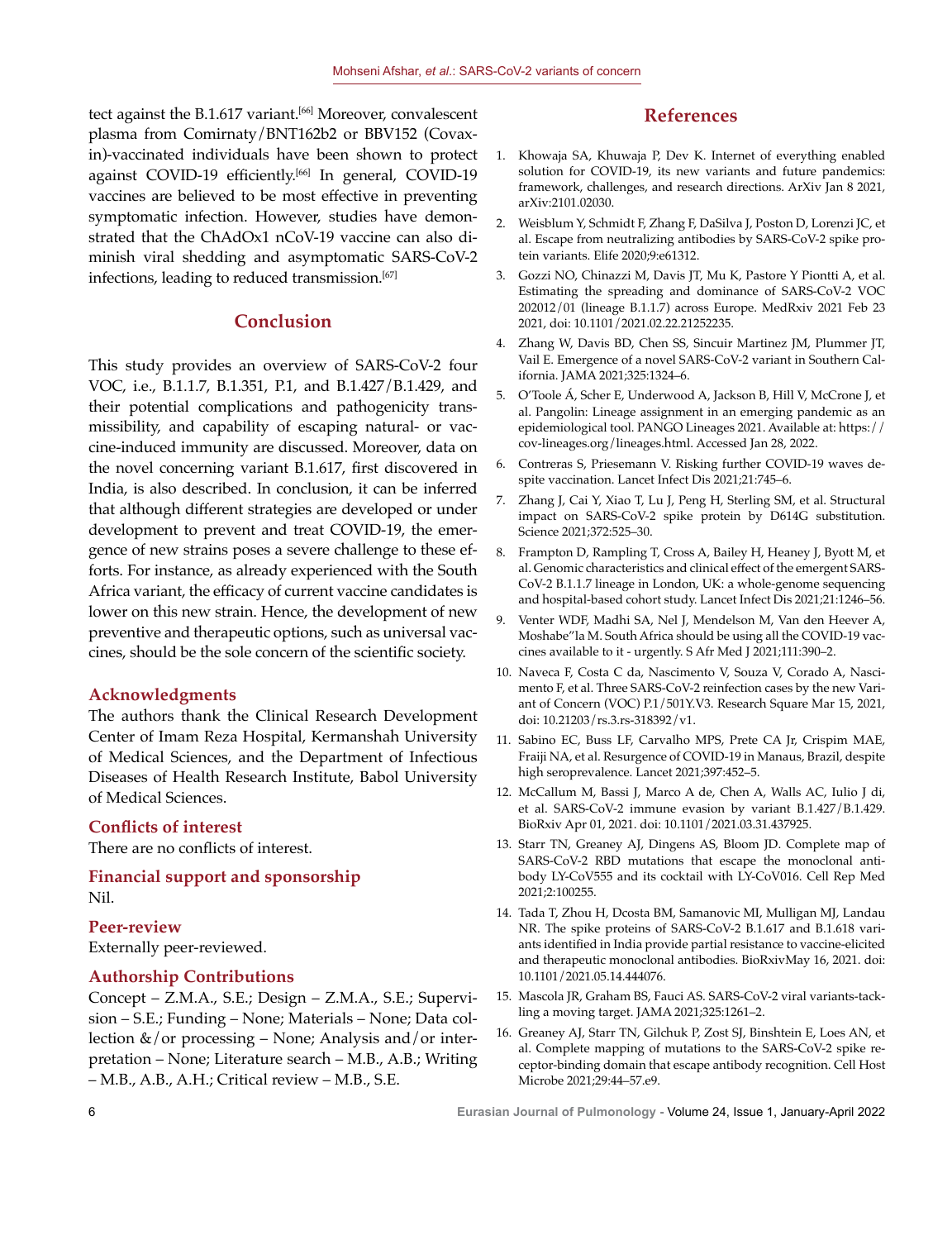- 17. Benton DJ, Wrobel AG, Roustan C, Borg A, Xu P, Martin SR, et al. The effect of the D614G substitution on the structure of the spike glycoprotein of SARS-CoV-2. Proc Natl Acad Sci U S A 2021;118:e2022586118.
- 18. Horby P, Huntley C, Davies N, Edmunds J, Ferguson N, Medley G, et al. NERVTAG paper on COVID-19 variant of concern B.1.1.7. Available at: https://www.gov.uk/government/publications/ nervtag-paper-on-covid-19-variant-of-concern-b117. Accessed Feb 04, 2022.
- 19. Starr TN, Greaney AJ, Hilton SK, Ellis D, Crawford KHD, Dingens AS, et al. Deep mutational scanning of SARS-CoV-2 receptor binding domain reveals constraints on folding and ACE2 binding. Cell 2020;182:1295–310.e20.
- 20. Khan A, Zia T, Suleman M, Khan T, Ali SS, Abbasi AA, et al. Higher infectivity of the SARS-CoV-2 new variants is associated with K417N/T, E484K, and N501Y mutants: An insight from structural data. J Cell Physiol 2021;236:7045–57.
- 21. Voloch CM, da Silva Francisco R Jr, de Almeida LGP, Cardoso CC, Brustolini OJ, Gerber AL, et al. Genomic characterization of a novel SARS-CoV-2 lineage from Rio de Janeiro, Brazil. J Virol 2021;95:e00119–21.
- 22. Naveca F, Nascimento V, Souza V, Corado A, Nascimento F, Silva G, et al. COVID-19 epidemic in the Brazilian state of Amazonas was driven by long-term persistence of endemic SARS-CoV-2 lineages and the recent emergence of the new Variant of Concern P.1. Research Square Feb 5, 2021, doi: 10.21203/rs.3.rs-275494/v1.
- 23. Deng X, Garcia-Knight MA, Khalid MM, Servellita V, Wang C, Morris MK, et al. Transmission, infectivity, and antibody neutralization of an emerging SARS-CoV-2 variant in California carrying a L452R spike protein mutation. medRxiv [Preprint]. 2021 Mar 9:2021.03.07.21252647.
- 24. Singh J, Samal J, Kumar V, Sharma J, Agrawal U, Ehtesham NZ, et al. Structure-function analyses of new SARS-CoV-2 variants B.1.1.7, B.1.351 and B.1.1.28.1: clinical, diagnostic, therapeutic and public health implications. Viruses 2021;13:439.
- 25. Haseltine WA. An Indian SARS-CoV-2 variant lands in California. More danger ahead? Forbes 2021. Available at: https://www. forbes.com/sites/williamhaseltine/2021/04/12/an-indian-sars-cov-2-variant-lands-in-california-more-danger-ahead/?sh=6a0731bf3b29. Accessed Feb 04, 2022.
- 26. Hu J, Peng P, Wang K, Fang L, Luo FY, Jin AS, et al. Emerging SARS-CoV-2 variants reduce neutralization sensitivity to convalescent sera and monoclonal antibodies. Cell Mol Immunol 2021;18:1061–3.
- 27. Volz E, Mishra S, Chand M, Barrett JC, Johnson R, Geidelberg L, et al. Transmission of SARS-CoV-2 Lineage B.1.1.7 in England: Insights from linking epidemiological and genetic data. MedRxiv Jan 04, 2021, doi: 10.1101/2020.12.30.20249034.
- 28. Davies NG, Abbott S, Barnard RC, Jarvis CI, Kucharski AJ, Munday JD, et al. Estimated transmissibility and impact of SARS-CoV-2 lineage B.1.1.7 in England. Science 2021;372:eabg3055.
- 29. Abdool Karim SS, de Oliveira T. New SARS-CoV-2 variants clinical, public health, and vaccine implications. N Engl J Med 2021;384:1866–8.
- 30. Tegally H, Wilkinson E, Giovanetti M, Iranzadeh A, Fonseca V, Giandhari J, et al. Emergence and rapid spread of a new severe acute respiratory syndrome-related coronavirus 2 (SARS-CoV-2) lineage with multiple spike mutations in South Africa. MedRxiv Dec 22, 2020, doi: 10.1101/2020.12.21.20248640.
- 31. Kumar V, Singh J, Hasnain SE, Sundar D. Possible link between

higher transmissibility of B.1.617 and B.1.1.7 variants of SARS-CoV-2 and increased structural stability of its spike protein and hACE2 affinity. BioRxiv Apr 29, 2021, doi: 10.1101/2021.04.29.441933.

- 32. Challen R, Brooks-Pollock E, Read JM, Dyson L, Tsaneva-Atanasova K, Danon L. Risk of mortality in patients infected with SARS-CoV-2 variant of concern 202012/1: matched cohort study. BMJ 2021;372:n579.
- 33. Brookman S, Cook J, Zucherman M, Broughton S, Harman K, Gupta A. Effect of the new SARS-CoV-2 variant B.1.1.7 on children and young people. Lancet Child Adolesc Health 2021;5:e9–10.
- 34. Livingston EH. Necessity of 2 doses of the Pfizer and Moderna COVID-19 vaccines. JAMA 2021;325:898.
- 35. Kissler SM, Tedijanto C, Goldstein E, Grad YH, Lipsitch M. Projecting the transmission dynamics of SARS-CoV-2 through the postpandemic period. Science 2020;368:860–8.
- 36. Mallapaty S. What's the risk of dying from a fast-spreading COVID-19 variant? Nature 2021;590:191–2.
- 37. Gonzalez-Parra G, Martínez-Rodríguez D, Villanueva-Micó R. Impact of a New SARS-CoV-2 Variant on the Population: A Mathematical Modeling Approach. Math Comput Appl 2021;26:25.
- 38. Liu H, Wei P, Zhang Q, Chen Z, Aviszus K, Downing W, et al. 501Y.V2 and 501Y.V3 variants of SARS-CoV-2 lose binding to Bamlanivimab *in vitro*. BioRxiv Feb 16, 2021, doi: 10.1101/2021.02.16.431305.
- 39. Cheng MH, Krieger JM, Kaynak B, Arditi M, Bahar I. Impact of South African 501.V2 Variant on SARS-CoV-2 spike infectivity and neutralization: a structure-based computational assessment. BioRxiv Jan 11, 2021, doi: 10.1101/2021.01.10.426143.
- 40. Garcia-Beltran WF, Lam EC, St Denis K, Nitido AD, Garcia ZH, Hauser BM, et al. Multiple SARS-CoV-2 variants escape neutralization by vaccine-induced humoral immunity. Cell 2021;184:2372–83. e9.
- 41. Hoffmann M, Arora P, Groß R, Seidel A, Hörnich BF, Hahn AS, et al. SARS-CoV-2 variants B.1.351 and P.1 escape from neutralizing antibodies. Cell 2021;184:2384–93.e12.
- 42. Wibmer CK, Ayres F, Hermanus T, Madzivhandila M, Kgagudi P, Oosthuysen B, et al. SARS-CoV-2 501Y.V2 escapes neutralization by South African COVID-19 donor plasma. Nat Med 2021;27:622–5.
- 43. Wang P, Nair MS, Liu L, Iketani S, Luo Y, Guo Y, et al. Antibody resistance of SARS-CoV-2 variants B.1.351 and B.1.1.7. Nature 2021;593:130–5.
- 44. Li Q, Wu J, Nie J, Zhang L, Hao H, Liu S, et al. The impact of mutations in SARS-CoV-2 spike on viral infectivity and antigenicity. Cell 2020;182:1284–94.e9.
- 45. Hoffmann M, Hofmann-Winkler H, Krüger N, Kempf A, Nehlmeier I, Graichen L, et al. SARS-CoV-2 variant B.1.617 is resistant to Bamlanivimab and evades antibodies induced by infection and vaccination. BioRxiv May 05, 2021, doi: 10.1101/2021.05.04.442663.
- 46. Edara VV, Lai L, Sahoo MK, Floyd K, Sibai M, Solis D, et al. Infection and vaccine-induced neutralizing antibody responses to the SARS-CoV-2 B.1.617.1 variant. BioRxiv May 10, 2021, doi: 10.1101/2021.05.09.443299.
- 47. Fontanet A, Autran B, Lina B, Kieny MP, Karim SSA, Sridhar D. SARS-CoV-2 variants and ending the COVID-19 pandemic. Lancet 2021;397:952–4.
- 48. Chen J, Lu H. New challenges to fighting COVID-19: Virus variants, potential vaccines, and development of antivirals. Biosci Trends 2021;15:126–8.

**Eurasian Journal of Pulmonology -** Volume 24, Issue 1, January-April 2022 7